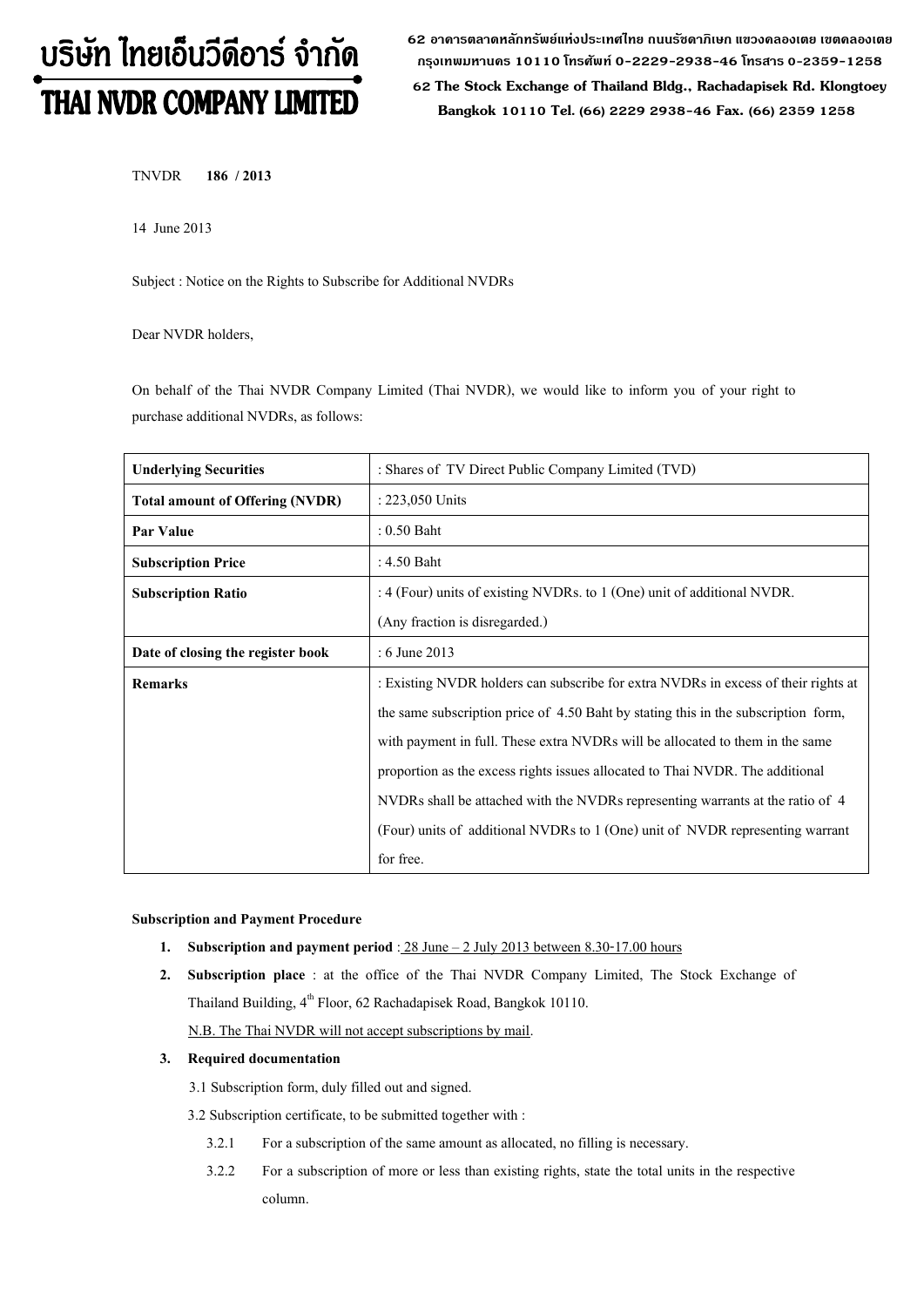#### **4. Payment**

**Subscription for full entitlement or less than or excess the entitlement**, please make payment by one check or one cashier check which is collectable through clearing house in Bangkok. The check or cashier check shall be dated between 28 June -2 July 2013. Indicate the subscription date and make it payable to *"KGI Securities (Thailand) for share subscription".*

- **5.** If NVDR holders fail to exercise their rights or make a payment within the allotted time schedule, or the check or cashier check is not honored, it shall be deemed that such NVDR holders do not wish to exercise their subscription rights. Thai NVDR shall thus regard the subscription as being void.
- **6.** Refund for unallotted NVDRs.

If the excess rights NVDRs were not allotted in full because the number of NVDRs subscribed for were more than the number or remaining units of NVDRs, the Thai NVDR will make a refund (without interest) to the NVDR holders by check for the unallotted NVDRs and send it by registered mail to the address that appears on the Share Register Book on the date of closing the book, within 7 business days after the Thai NVDR has received the refund from the underlying company.

Should you need any further information, please do not hesitate to contact Thai NVDR Company Limited at 02-229-2800 Ext. 2938-46.

Sincerely yours, Thai NVDR Company Limited

Pichay Chamalaign

(Pichaya Chomchaiya) Head Depository Department The Stock Exchange of Thailand

Enclosure : 1. Subscription Form for NVDR Right Issues 2. Subscription Certificate